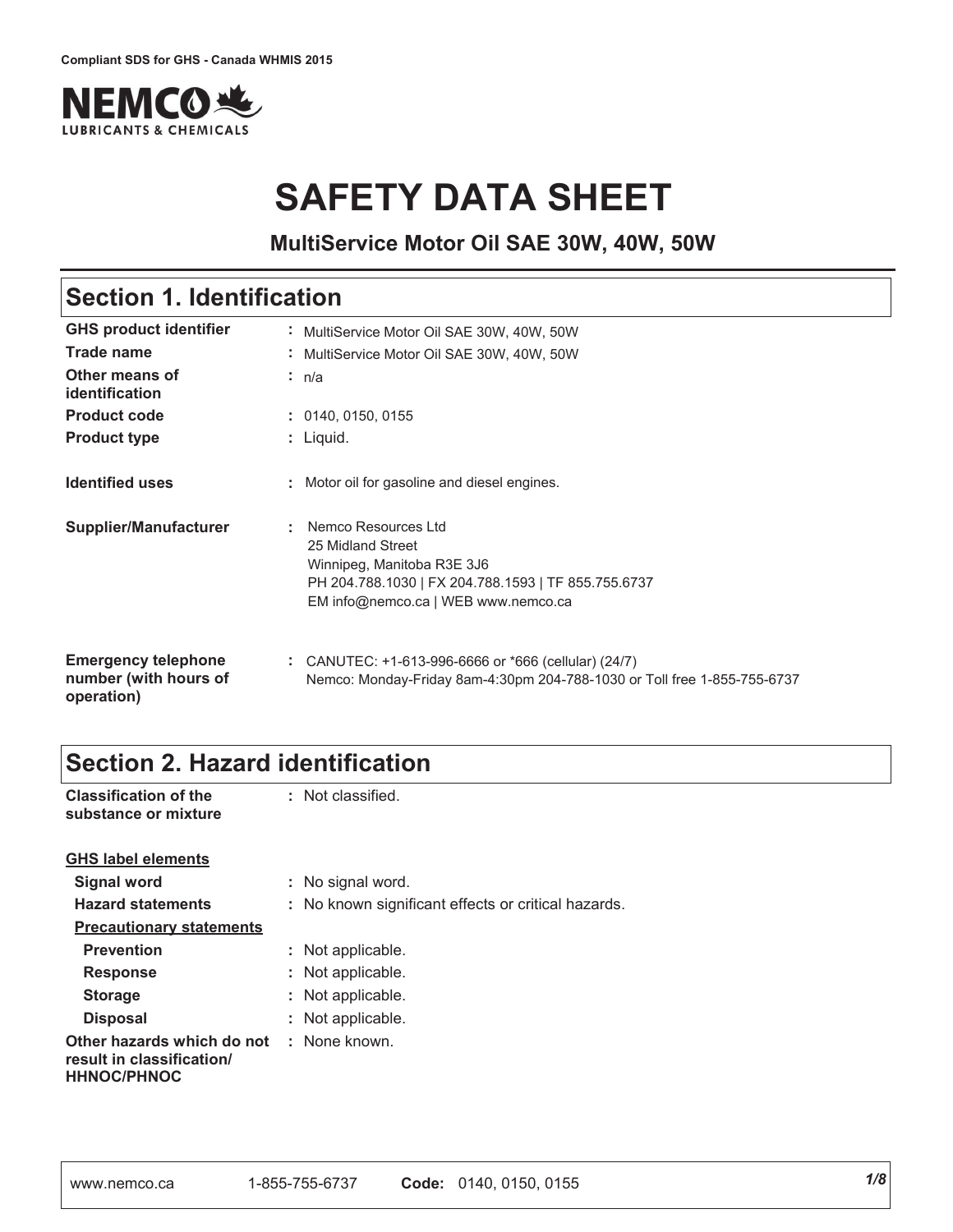

### Section 3. Composition/information on ingredients

| Substance/mixture | : Mixture |
|-------------------|-----------|
| Other means of    | t n/a     |
| identification    |           |

#### **CAS number/other identifiers**

| <b>CAS number</b> | : Not applicable. |
|-------------------|-------------------|
|-------------------|-------------------|

**Product code** : 0140, 0150, 0155

There are no ingredients present which, within the current knowledge of the supplier and in the concentrations applicable, are classified as hazardous to health or the environment and hence require reporting in this section.

Occupational exposure limits, if available, are listed in Section 8.

### **Section 4. First-aid measures**

#### **Description of necessary first aid measures**

| Eye contact         | : Immediately flush eyes with plenty of water, occasionally lifting the upper and lower<br>eyelids. Check for and remove any contact lenses. Get medical attention if irritation<br>occurs.                                                                       |
|---------------------|-------------------------------------------------------------------------------------------------------------------------------------------------------------------------------------------------------------------------------------------------------------------|
| <b>Inhalation</b>   | : Remove victim to fresh air and keep at rest in a position comfortable for breathing.<br>Get medical attention if symptoms occur.                                                                                                                                |
| <b>Skin contact</b> | : Flush contaminated skin with plenty of water. Get medical attention if symptoms<br>occur.                                                                                                                                                                       |
| Ingestion           | : Wash out mouth with water. If material has been swallowed and the exposed<br>person is conscious, give small quantities of water to drink. Do not induce vomiting<br>unless directed to do so by medical personnel. Get medical attention if symptoms<br>occur. |

#### Most important symptoms/effects, acute and delayed

#### **Potential acute health effects**

| Eye contact                  | : No known significant effects or critical hazards. |
|------------------------------|-----------------------------------------------------|
| <b>Inhalation</b>            | : No known significant effects or critical hazards. |
| <b>Skin contact</b>          | : No known significant effects or critical hazards. |
| Ingestion                    | : No known significant effects or critical hazards. |
| Over-exposure signs/symptoms |                                                     |
| Eye contact                  | : No known significant effects or critical hazards. |
| <b>Inhalation</b>            | : No known significant effects or critical hazards. |
| <b>Skin contact</b>          | : No known significant effects or critical hazards. |
| Ingestion                    | : No known significant effects or critical hazards. |

#### Indication of immediate medical attention and special treatment needed, if necessary

| Notes to physician                | : Treat symptomatically.            |
|-----------------------------------|-------------------------------------|
| <b>Specific treatments</b>        | : No specific treatment.            |
| <b>Protection of first-aiders</b> | : No special protection is required |

See toxicological information (Section 11)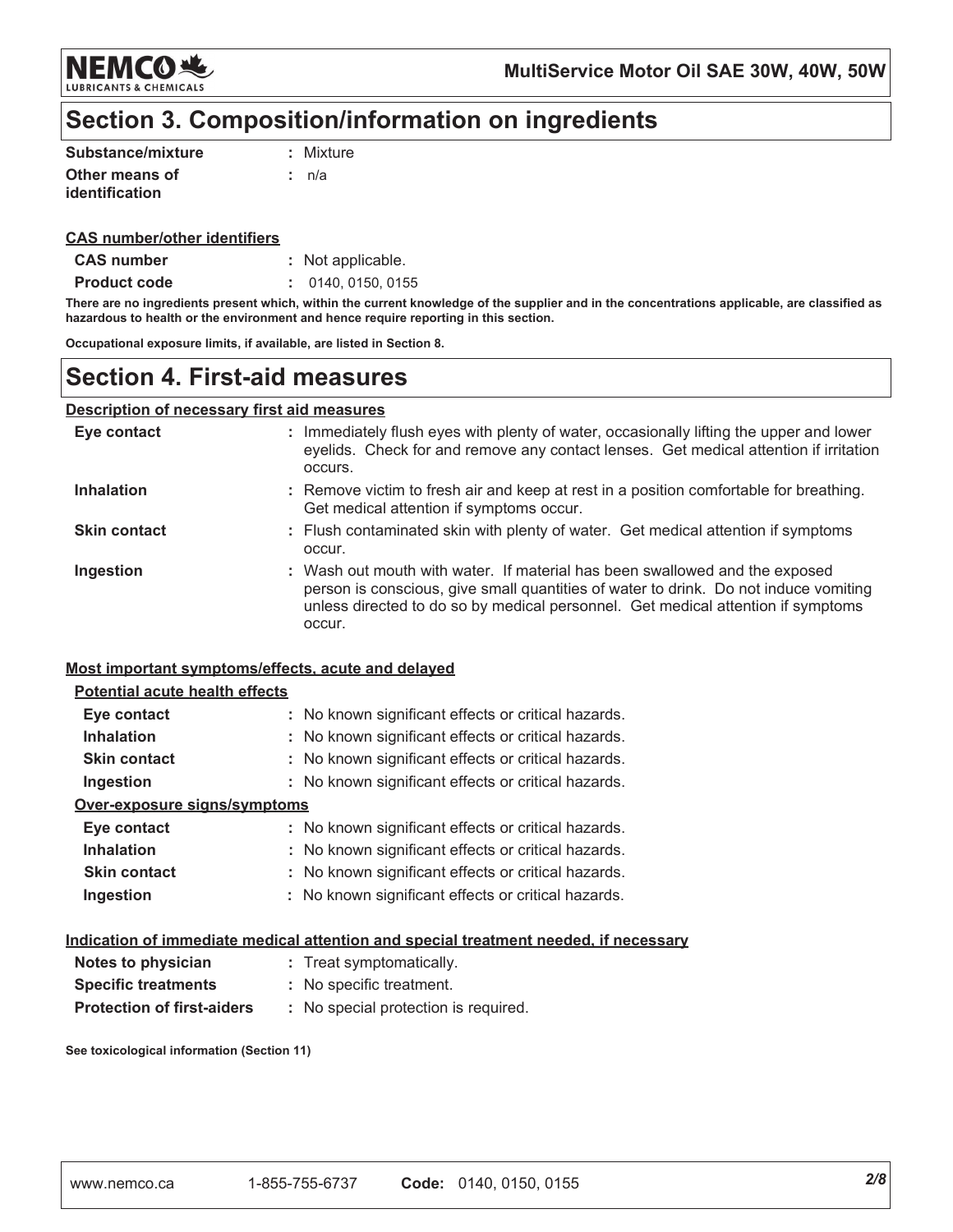

# **Section 5. Fire-fighting measures**

| <b>Extinguishing media</b>                               |                                                                                                                                                                             |
|----------------------------------------------------------|-----------------------------------------------------------------------------------------------------------------------------------------------------------------------------|
| Suitable extinguishing<br>media                          | : Use an extinguishing agent suitable for the surrounding fire.                                                                                                             |
| Unsuitable extinguishing<br>media                        | : None known.                                                                                                                                                               |
| Specific hazards arising<br>from the chemical            | : No specific fire or explosion hazard.                                                                                                                                     |
| <b>Hazardous thermal</b><br>decomposition products       | : No specific data.                                                                                                                                                         |
| <b>Special protective actions</b><br>for fire-fighters   | : No special measures are required.                                                                                                                                         |
| <b>Special protective</b><br>equipment for fire-fighters | : Fire-fighters should wear appropriate protective equipment and self-contained<br>breathing apparatus (SCBA) with a full face-piece operated in positive pressure<br>mode. |

# **Section 6. Accidental release measures**

|                                                       | <b>Personal precautions, protective equipment and emergency procedures</b>                                                                                                                                                                                                                                                                                                                                                                                                                                                                                                                  |
|-------------------------------------------------------|---------------------------------------------------------------------------------------------------------------------------------------------------------------------------------------------------------------------------------------------------------------------------------------------------------------------------------------------------------------------------------------------------------------------------------------------------------------------------------------------------------------------------------------------------------------------------------------------|
| For non-emergency<br>personnel                        | : Put on appropriate personal protective equipment.                                                                                                                                                                                                                                                                                                                                                                                                                                                                                                                                         |
| For emergency responders                              | : If specialized clothing is required to deal with the spillage, take note of any<br>information in Section 8 on suitable and unsuitable materials. See also the<br>information in "For non-emergency personnel".                                                                                                                                                                                                                                                                                                                                                                           |
| <b>Environmental precautions</b>                      | : Avoid dispersal of spilled material and runoff and contact with soil, waterways,<br>drains and sewers. Inform the relevant authorities if the product has caused<br>environmental pollution (sewers, waterways, soil or air).                                                                                                                                                                                                                                                                                                                                                             |
| Methods and materials for containment and cleaning up |                                                                                                                                                                                                                                                                                                                                                                                                                                                                                                                                                                                             |
| <b>Spill</b>                                          | : Stop leak if without risk. Move containers from spill area. Prevent entry into sewers,<br>water courses, basements or confined areas. Wash spillages into an effluent<br>treatment plant or proceed as follows. Contain and collect spillage with non-<br>combustible, absorbent material e.g. sand, earth, vermiculite or diatomaceous earth<br>and place in container for disposal according to local regulations (see Section 13).<br>Dispose of via a licensed waste disposal contractor. Note: see Section 1 for<br>emergency contact information and Section 13 for waste disposal. |

# **Section 7. Handling and storage**

#### **Precautions for safe handling**

| <b>Protective measures</b>                | : Put on appropriate personal protective equipment (see Section 8).                                                                                                                                                                                                    |
|-------------------------------------------|------------------------------------------------------------------------------------------------------------------------------------------------------------------------------------------------------------------------------------------------------------------------|
| Advice on general<br>occupational hygiene | : Eating, drinking and smoking should be prohibited in areas where this material is<br>handled, stored and processed. Workers should wash hands and face before eating,<br>drinking and smoking. See also Section 8 for additional information on hygiene<br>measures. |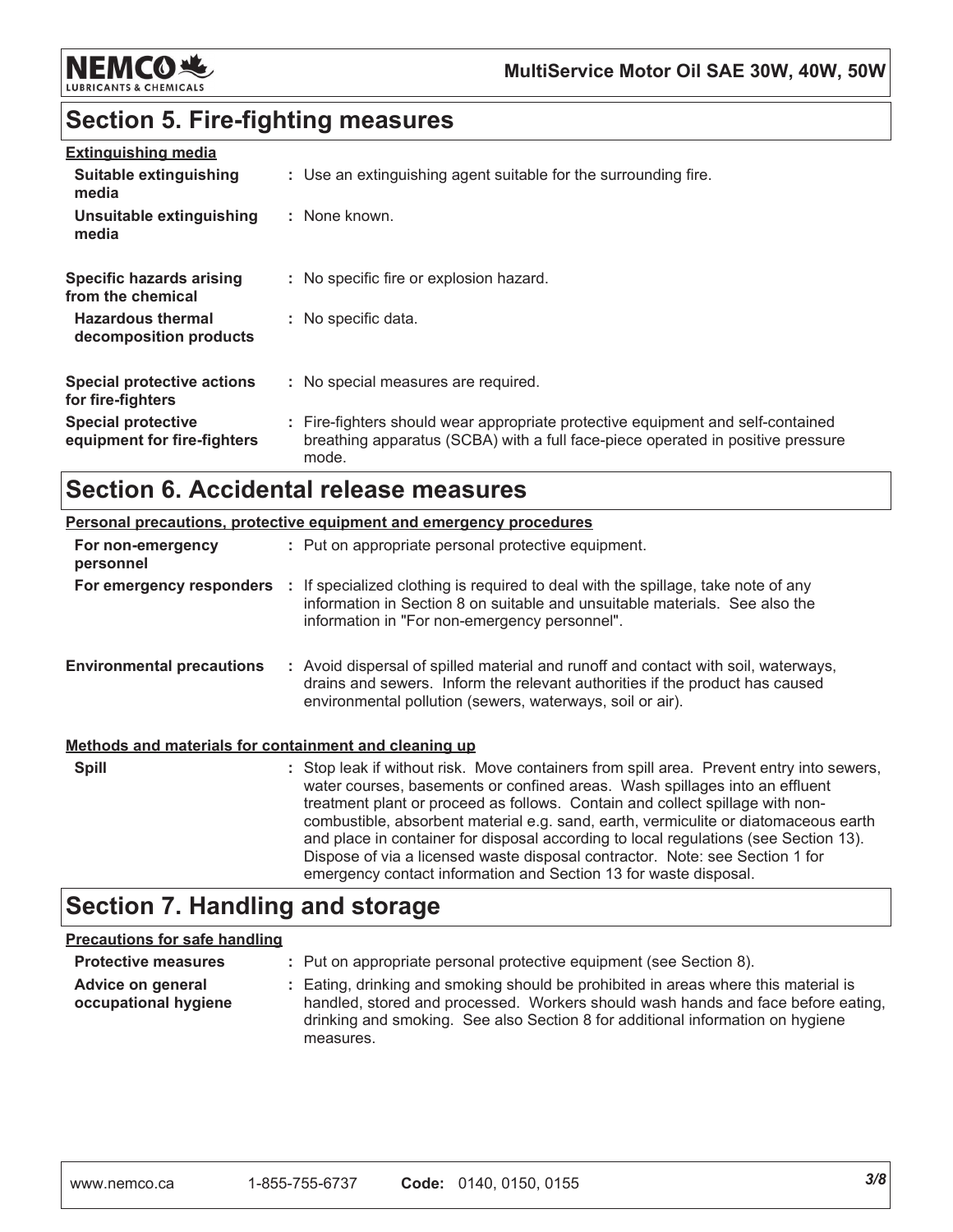

# **Section 7. Handling and storage**

| Conditions for safe storage, | : Store in accordance with local regulations. Store in original container protected from                                                                           |
|------------------------------|--------------------------------------------------------------------------------------------------------------------------------------------------------------------|
| including any                | direct sunlight in a dry, cool and well-ventilated area, away from incompatible                                                                                    |
| incompatibilities            | materials (see Section 10) and food and drink. Keep container tightly closed and<br>sealed until ready for use. Containers that have been opened must be carefully |
|                              | resealed and kept upright to prevent leakage. Do not store in unlabeled containers.                                                                                |
|                              | Use appropriate containment to avoid environmental contamination.                                                                                                  |

### Section 8. Exposure controls/personal protection

| <b>Control parameters</b>                    |                                                                                                                                                                                                                                                               |
|----------------------------------------------|---------------------------------------------------------------------------------------------------------------------------------------------------------------------------------------------------------------------------------------------------------------|
| <b>Occupational exposure limits</b><br>None. |                                                                                                                                                                                                                                                               |
| <b>Appropriate engineering</b><br>controls   | : Good general ventilation should be sufficient to control worker exposure to airborne<br>contaminants.                                                                                                                                                       |
| <b>Environmental exposure</b><br>controls    | : Emissions from ventilation or work process equipment should be checked to ensure<br>they comply with the requirements of environmental protection legislation.                                                                                              |
| <b>Individual protection measures</b>        |                                                                                                                                                                                                                                                               |
| <b>Hygiene measures</b>                      | : Wash hands, forearms and face thoroughly after handling chemical products, before<br>eating, smoking and using the lavatory and at the end of the working period. Ensure<br>that eyewash stations and safety showers are close to the workstation location. |
| <b>Eye/face protection</b>                   | : Safety eyewear complying with an approved standard should be used when a risk<br>assessment indicates this is necessary to avoid exposure to liquid splashes, mists,<br>gases or dusts.                                                                     |
| <b>Skin protection</b>                       |                                                                                                                                                                                                                                                               |
| <b>Hand protection</b>                       | : Chemical-resistant, impervious gloves complying with an approved standard should<br>be worn at all times when handling chemical products if a risk assessment indicates<br>this is necessary.                                                               |
| <b>Body protection</b>                       | : Personal protective equipment for the body should be selected based on the task<br>being performed and the risks involved and should be approved by a specialist<br>before handling this product.                                                           |
| <b>Other skin protection</b>                 | : Appropriate footwear and any additional skin protection measures should be<br>selected based on the task being performed and the risks involved and should be<br>approved by a specialist before handling this product.                                     |
| <b>Respiratory protection</b>                | : Not required under normal conditions of use.                                                                                                                                                                                                                |

# Section 9. Physical and chemical properties

| Appearance                |                                                       |
|---------------------------|-------------------------------------------------------|
| <b>Physical state</b>     | : Liquid. [Viscous.]                                  |
| Color                     | $:$ Amber.                                            |
| Odor                      | : Mild hydrocarbon.                                   |
| Odor threshold            | : Not available.                                      |
| рH                        | : Not available.                                      |
| <b>Freezing point</b>     | : $-30^{\circ}$ C, $-27^{\circ}$ C, $-24^{\circ}$ C   |
| <b>Boiling point</b>      | : Not available.                                      |
| <b>Flash point</b>        | $: 220^{\circ}$ C, 240 $^{\circ}$ C, 259 $^{\circ}$ C |
| <b>Evaporation rate</b>   | : Not available.                                      |
| Flammability (solid, gas) | : Not available.                                      |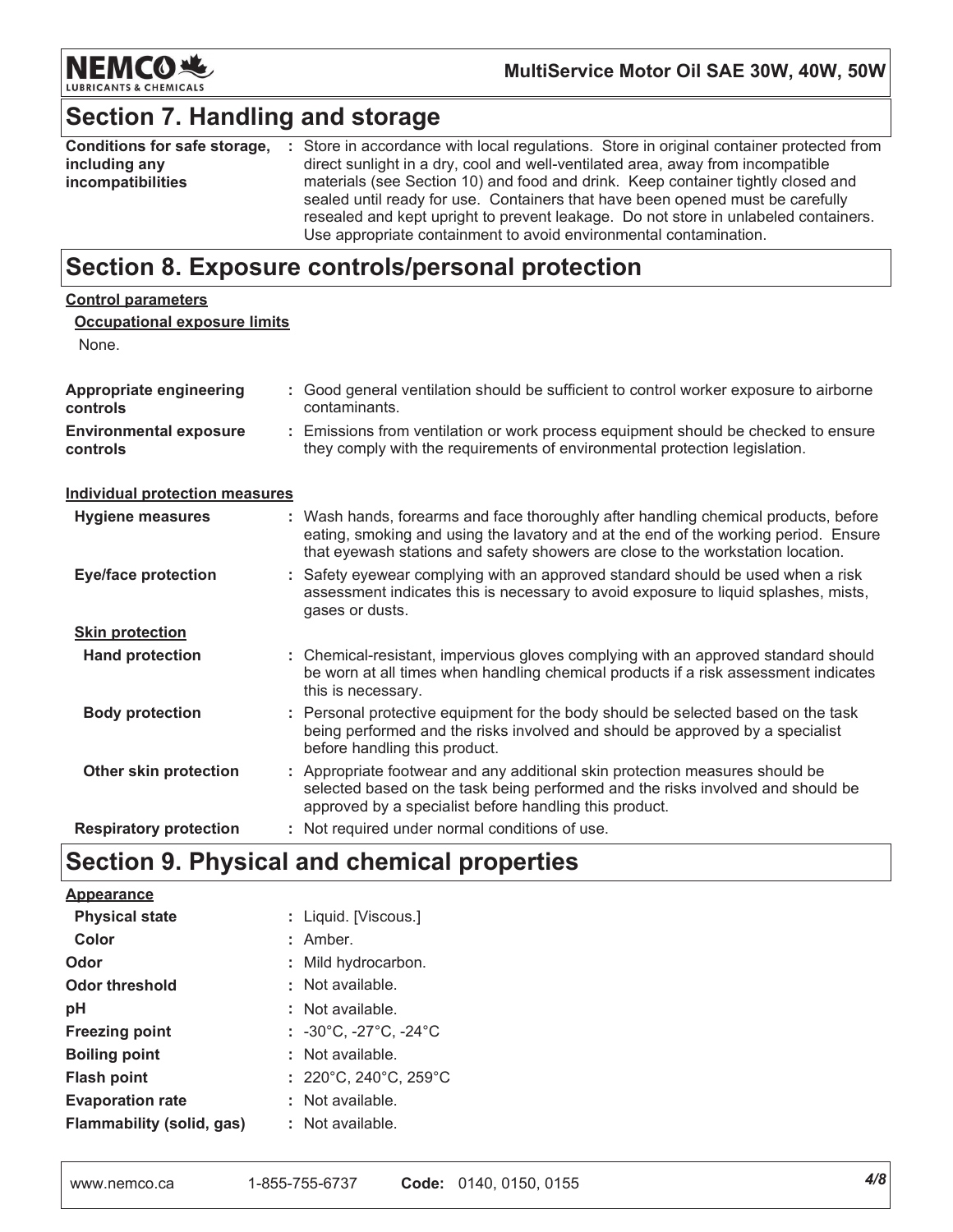

# Section 9. Physical and chemical properties

| Lower and upper explosive<br>(flammable) limits   | : Not available.                                                                |
|---------------------------------------------------|---------------------------------------------------------------------------------|
| Vapor pressure                                    | : Not available.                                                                |
| Vapor density                                     | : Not available.                                                                |
| <b>Relative density</b>                           | : 0.865, 0.8655, n/a @ 20°C                                                     |
| <b>Solubility</b>                                 | : Negligible in water.                                                          |
| <b>Partition coefficient: n-</b><br>octanol/water | : Not available.                                                                |
| <b>Auto-ignition temperature</b>                  | : Not available.                                                                |
| Decomposition temperature                         | : Not available.                                                                |
| <b>Viscosity</b>                                  | : Kinematic: 11.5, 14.8, 19.1 cSt (100°C)<br>Kinematic: 98, 143, 214 cSt (40°C) |

## **Section 10. Stability and reactivity**

| <b>Reactivity</b>                            | : No specific test data related to reactivity available for this product or its ingredients.              |
|----------------------------------------------|-----------------------------------------------------------------------------------------------------------|
| <b>Chemical stability</b>                    | : The product is stable.                                                                                  |
| <b>Possibility of hazardous</b><br>reactions | : Under normal conditions of storage and use, hazardous reactions will not occur.                         |
| <b>Conditions to avoid</b>                   | : No specific data.                                                                                       |
| Incompatible materials                       | : Reactive or incompatible with the following materials: oxidizing materials.                             |
| <b>Hazardous decomposition</b><br>products   | : Under normal conditions of storage and use, hazardous decomposition products<br>should not be produced. |

# **Section 11. Toxicological information**

#### Information on toxicological effects

#### **Acute toxicity**

There is no data available.

#### **Irritation/Corrosion**

There is no data available.

#### **Sensitization**

There is no data available.

#### **Mutagenicity**

There is no data available.

#### Carcinogenicity

#### **Classification**

| <b>Product/ingredient</b><br>name                                                                           | OSHA IARC INTP | <b>ACGIH</b> | <b>EPA</b> | <b>NIOSH</b> |
|-------------------------------------------------------------------------------------------------------------|----------------|--------------|------------|--------------|
| Distillates (petroleum), hydrotreated<br>heavy paraffinic<br>Residual oils (petroleum), solvent-<br>dewaxed |                | A4<br>A4     |            |              |

#### **Reproductive toxicity**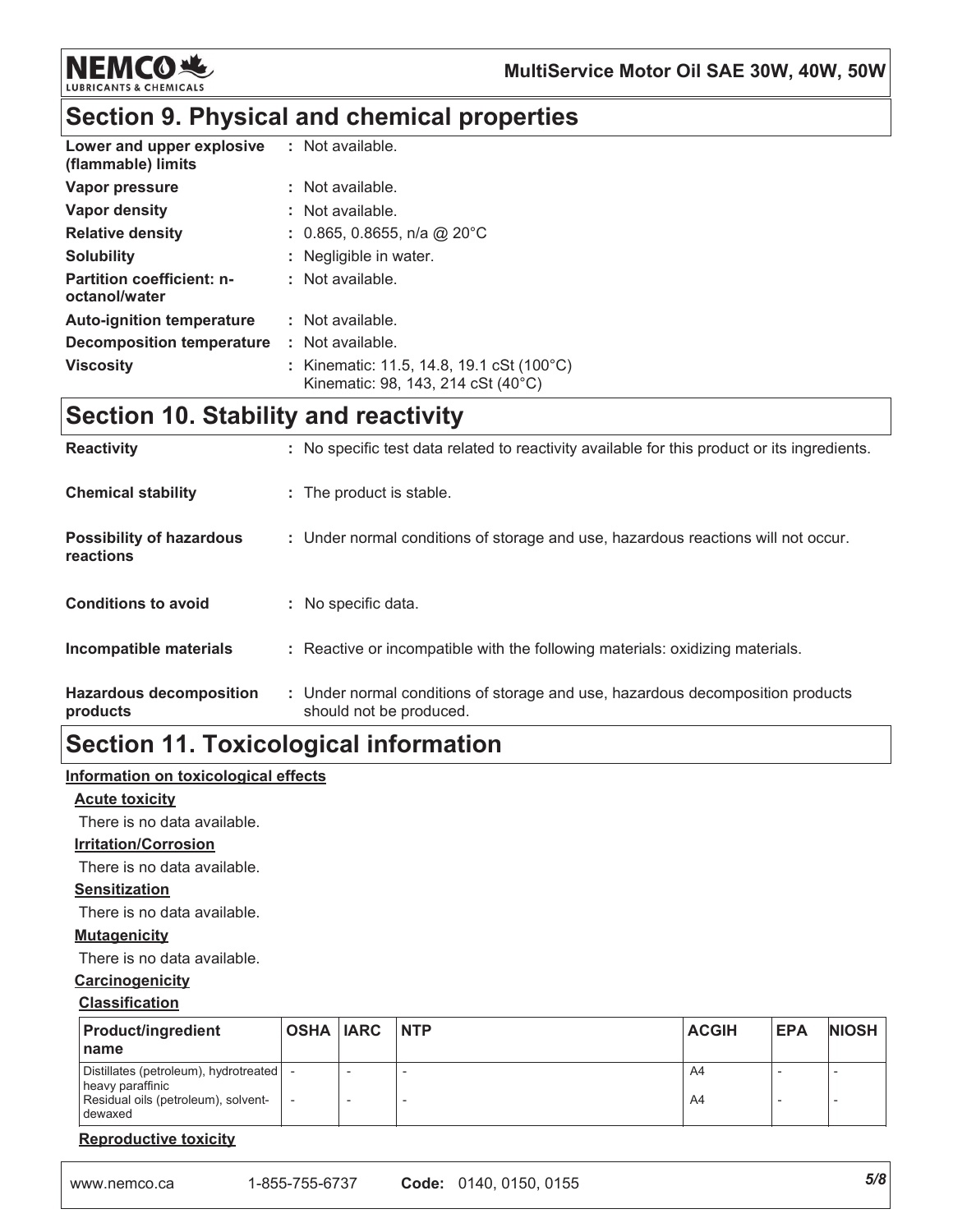

# **Section 11. Toxicological information**

| There is no data available.                        |    |                                                                                          |
|----------------------------------------------------|----|------------------------------------------------------------------------------------------|
| <b>Teratogenicity</b>                              |    |                                                                                          |
| There is no data available.                        |    |                                                                                          |
| Specific target organ toxicity (single exposure)   |    |                                                                                          |
| There is no data available.                        |    |                                                                                          |
| Specific target organ toxicity (repeated exposure) |    |                                                                                          |
| There is no data available.                        |    |                                                                                          |
| <b>Aspiration hazard</b>                           |    |                                                                                          |
| There is no data available.                        |    |                                                                                          |
| Information on the likely<br>routes of exposure    |    | : Dermal contact. Eye contact. Inhalation. Ingestion.                                    |
| <b>Potential acute health effects</b>              |    |                                                                                          |
| Eye contact                                        |    | : No known significant effects or critical hazards.                                      |
| <b>Inhalation</b>                                  |    | : No known significant effects or critical hazards.                                      |
| <b>Skin contact</b>                                | t. | No known significant effects or critical hazards.                                        |
| Ingestion                                          |    | : No known significant effects or critical hazards.                                      |
|                                                    |    | Symptoms related to the physical, chemical and toxicological characteristics             |
| Eye contact                                        |    | : No known significant effects or critical hazards.                                      |
| <b>Inhalation</b>                                  |    | : No known significant effects or critical hazards.                                      |
| <b>Skin contact</b>                                |    | : No known significant effects or critical hazards.                                      |
| Ingestion                                          |    | : No known significant effects or critical hazards.                                      |
|                                                    |    | Delayed and immediate effects and also chronic effects from short and long term exposure |
| <b>Short term exposure</b>                         |    |                                                                                          |
| <b>Potential immediate</b><br>effects              |    | : No known significant effects or critical hazards.                                      |
| <b>Potential delayed effects</b>                   | ÷. | No known significant effects or critical hazards.                                        |
| Long term exposure                                 |    |                                                                                          |
| <b>Potential immediate</b><br>effects              |    | : No known significant effects or critical hazards.                                      |
| <b>Potential delayed effects</b>                   |    | : No known significant effects or critical hazards.                                      |
| <b>Potential chronic health effects</b>            |    |                                                                                          |
| <b>General</b>                                     | ř. | No known significant effects or critical hazards.                                        |
| Carcinogenicity                                    |    | No known significant effects or critical hazards.                                        |
| <b>Mutagenicity</b>                                |    | No known significant effects or critical hazards.                                        |
| <b>Teratogenicity</b>                              |    | No known significant effects or critical hazards.                                        |
| <b>Developmental effects</b>                       |    | No known significant effects or critical hazards.                                        |
| <b>Fertility effects</b>                           |    | No known significant effects or critical hazards.                                        |
|                                                    |    |                                                                                          |

#### **Numerical measures of toxicity**

#### **Acute toxicity estimates**

There is no data available.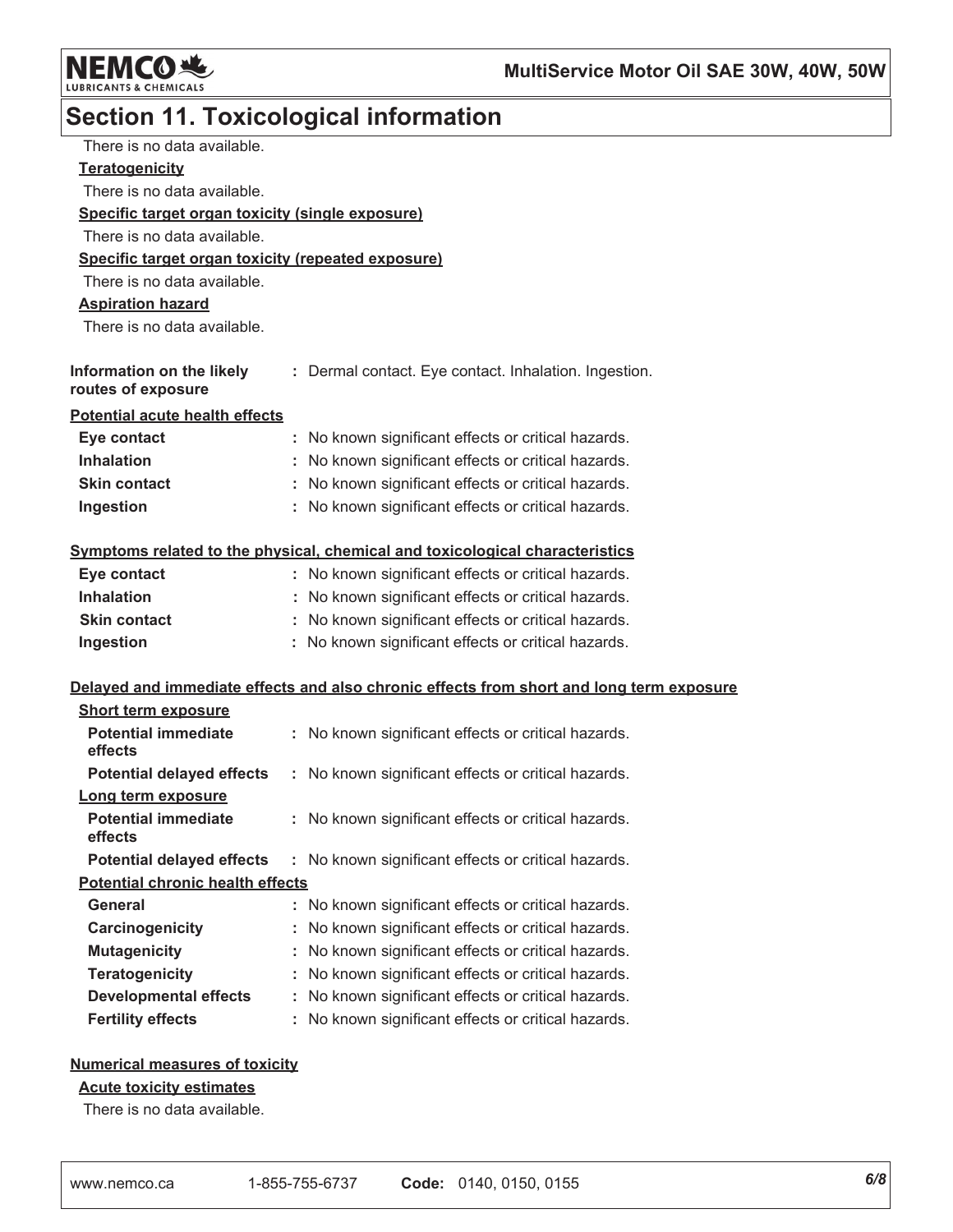

# **Section 12. Ecological information**

#### **Toxicity**

There is no data available.

#### Persistence and degradability

There is no data available.

#### **Bioaccumulative potential**

There is no data available.

#### **Mobility in soil**

Other adverse effects : No known significant effects or critical hazards.

### **Section 13. Disposal considerations**

| <b>Disposal methods</b> | : The generation of waste should be avoided or minimized wherever possible.<br>Disposal of this product, solutions and any by-products should comply with the<br>requirements of environmental protection and waste disposal legislation and any<br>regional local authority requirements. Dispose of surplus and non-recyclable<br>products via a licensed waste disposal contractor. Waste should not be disposed of<br>untreated to the sewer unless fully compliant with the requirements of all authorities |
|-------------------------|------------------------------------------------------------------------------------------------------------------------------------------------------------------------------------------------------------------------------------------------------------------------------------------------------------------------------------------------------------------------------------------------------------------------------------------------------------------------------------------------------------------|
|                         | with jurisdiction. Waste packaging should be recycled. Incineration or landfill<br>should only be considered when recycling is not feasible. This material and its<br>container must be disposed of in a safe way. Empty containers or liners may retain<br>some product residues. Avoid dispersal of spilled material and runoff and contact<br>with soil waterways drains and sewers                                                                                                                           |

# **Section 14. Transport information**

|                                      | <b>TDG Classification</b> | <b>IMDG</b>              | <b>IATA</b>    |
|--------------------------------------|---------------------------|--------------------------|----------------|
| <b>UN number</b>                     | Not regulated.            | Not regulated.           | Not regulated. |
| <b>UN proper</b><br>shipping name    | $\overline{\phantom{a}}$  | $\overline{\phantom{a}}$ |                |
| <b>Transport</b><br>hazard class(es) | -                         | $\overline{\phantom{0}}$ |                |
| <b>Packing group</b>                 | $\overline{\phantom{a}}$  | $\overline{\phantom{0}}$ |                |
| <b>Environmental</b><br>hazards      | No.                       | No.                      | No.            |
| <b>Additional</b><br>information     | $\overline{\phantom{a}}$  | $\overline{\phantom{a}}$ |                |

**AERG** : Not applicable